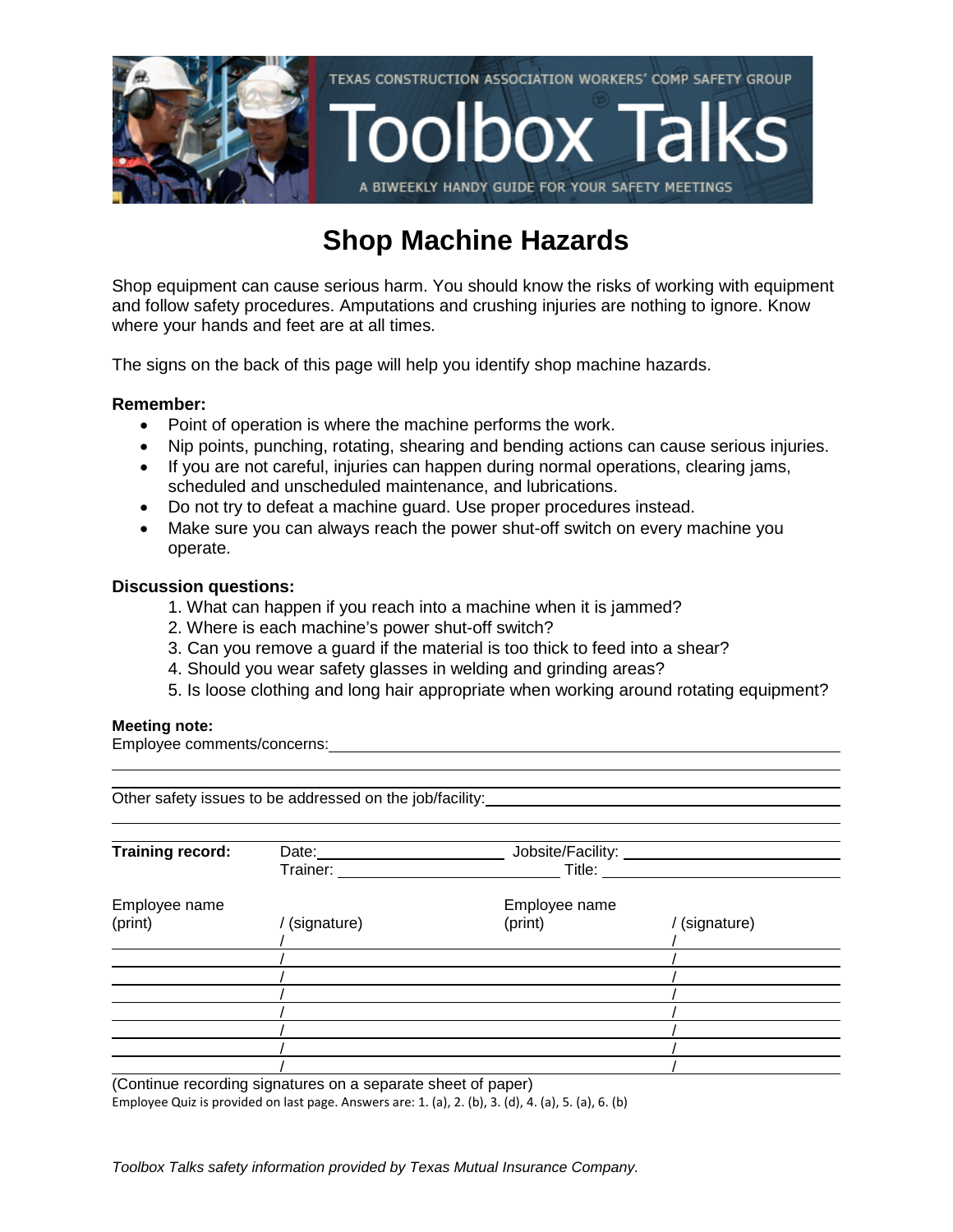

# **Shop Machine Hazards**



Warning: Cutting Saw Blade



Warning: Rotating Pinch Points



Warning: Sparks & Grinding Debris



Warning: Amputation Hazard